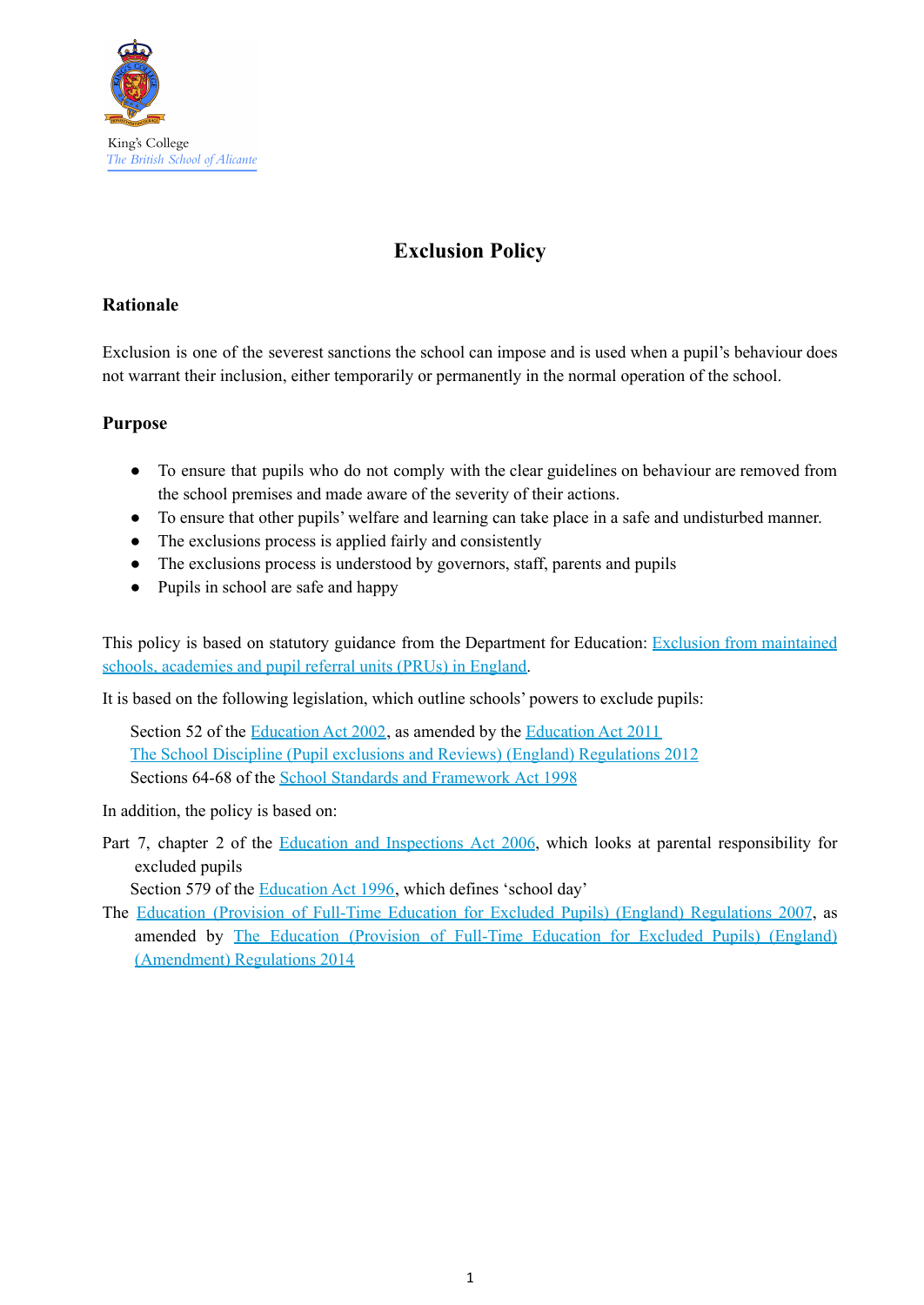

# **Guidelines**

# **The decision to exclude**

Only the Headteacher on approval from the CEO can permanently exclude a pupil from school. A permanent exclusion will be taken as a last resort.

A decision to exclude a pupil will be taken only:

- In response to serious or persistent breaches of the school's behaviour policy, **and**
- If allowing the pupil to remain in school would seriously harm the education or welfare of others.

Before deciding whether to exclude a pupil, either permanently or for a fixed period, the College will:

- Consider all the relevant facts and evidence, including whether the incident(s) leading to the exclusion were provoked.
- Allow the pupil to give their version of events.
- Consider if the pupil has special educational needs (SEN).
- Exclusion will not be used for isolated minor offences.
- The Heads of Primary School and Secondary School should ensure they investigate and recommend a course of action to the Headteacher, or Deputy Head. The decision to exclude temporarily can only be made by the Headteacher (or Deputy Head). Permanent exclusion requires the approval of the Chief Executive or Chairman of the Board.
- When an incident has occurred which merits exclusion, the pupil and his/her parents are notified with minimal delay. This is usually by telephone.
- If attitude/ behaviour meriting exclusion occurs early in the day, the pupil is usually isolated for the rest of the day (or at least until their parents can collect them).
- There is no "tariff" of offences for which exclusion may be used. Each situation and student will be treated individually.
- Most exclusions are for one or two days and are designed as a warning. Longer exclusions are the exception.
- It should be noted that in any case under investigation that may lead to an exclusion (internal or external) the Head of Primary School, or Secondary School, as appropriate must contact the parent of the children under investigation to alert them to the fact that an investigation is taking place. This contact must take place on the day the investigation commences or as soon as possible thereafter.
- In any case leading to a permanent exclusion the Headteacher (or Deputy Head if the Headteacher is absent) will consult the Director Técnico before the sanction is applied.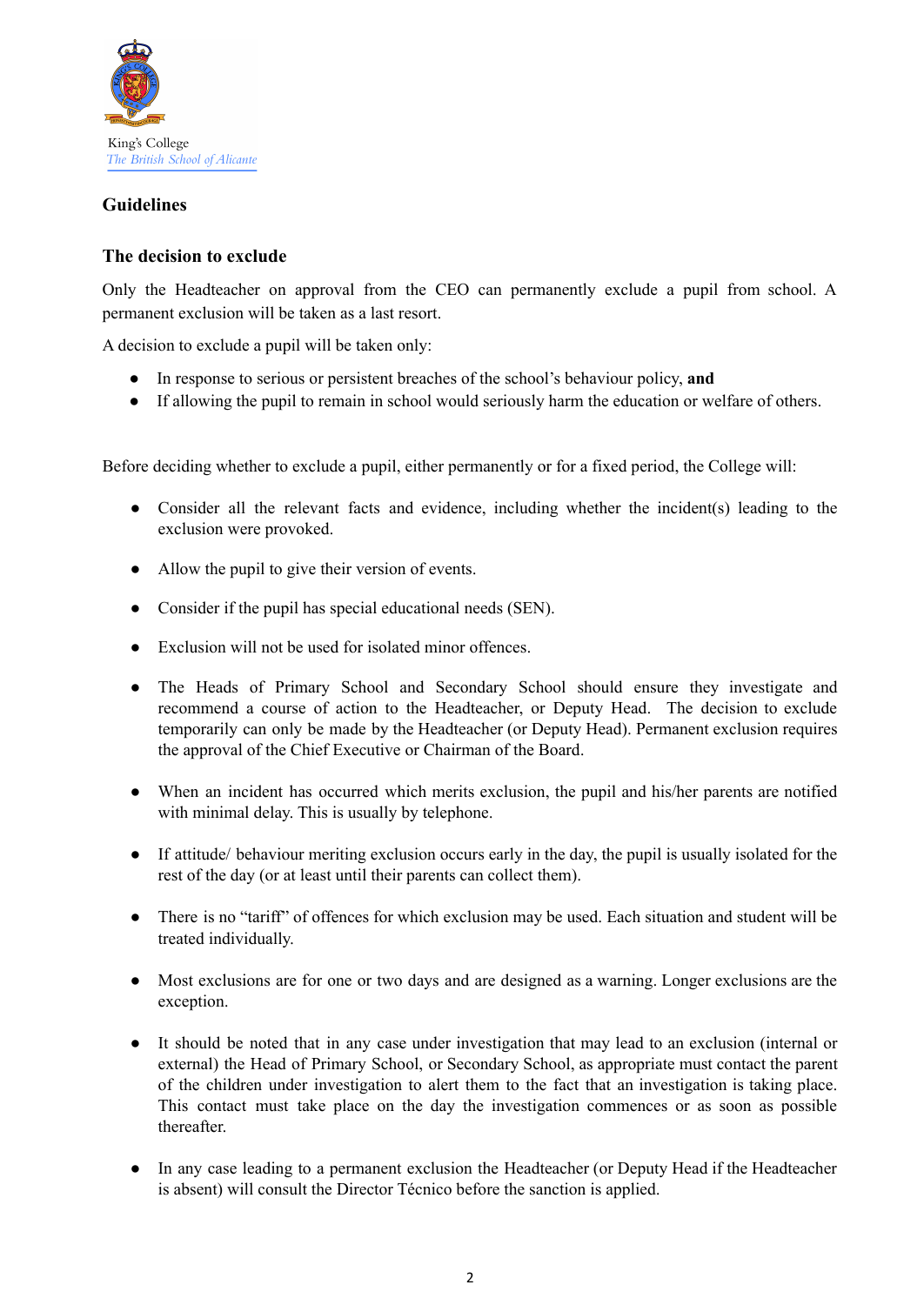

# **Internal Exclusion**

This should be authorised by the Head of Primary or Secondary School. Work should be collected from subject teachers with communications to all subject staff as to when the pupil is to be re-admitted to mainstream lessons. A pupil internally excluded should be supervised by a Deputy Head or Assistant Head of Primary or Secondary, Year Group Coordinator or Key Stage Coordinator as appropriate. The parents of the pupil will be contacted by phone by either the Head of Primary or Secondary (or their representative) to be given details of why the exclusion has been enforced.

# **Fixed Period Exclusion**

Once authorised by the Headteacher or Deputy Head, the Head of Primary or Secondary should inform the parents by phone of the exclusion and a detailed letter or email should be sent, which includes the reasons for suspension, the length of suspension, the right to appeal and the means by which a student will be readmitted to the school.

Arrangements should be made for a readmission interview conducted by an appropriate senior member of staff, normally the Head of Primary or Secondary School.

# **Permanent Exclusion**

In extreme cases, usually as a final resort and after a final warning, it may be necessary to exclude a student permanently. This will be the result of extensive discussions with the Headteacher. When notifying parents of a permanent exclusion from school, reference will be made to previous relevant warnings, fixed terms suspensions or other disciplinary measures which preceded the exclusion. The Headteacher will only permanently exclude a pupil after reference to the Chief Executive Officer or the Chairman of the Board.

# **Appeal against Temporary Exclusion**

Parents wishing to appeal against the temporary exclusion of their son/daughter should arrange to meet with the Headteacher upon notification of the exclusion order. In extreme circumstances the right to appeal may be carried out retrospectively in cases where the temporary exclusion is with immediate effect. A successful appeal would result in the matter being expunged from the pupil's school record. Temporary exclusions are not carried out lightly and in all cases, parents will receive advanced written and telephone communication of the decision. Temporary exclusions can range from part of a day up to and including five school days, although longer periods may be necessary in severe circumstances. Having served a temporary exclusion, pupils are re-admitted to the school only after being interviewed by a senior member of staff; parents may be required to be present at this interview. The Headteacher's decision regarding all temporary exclusions is final.